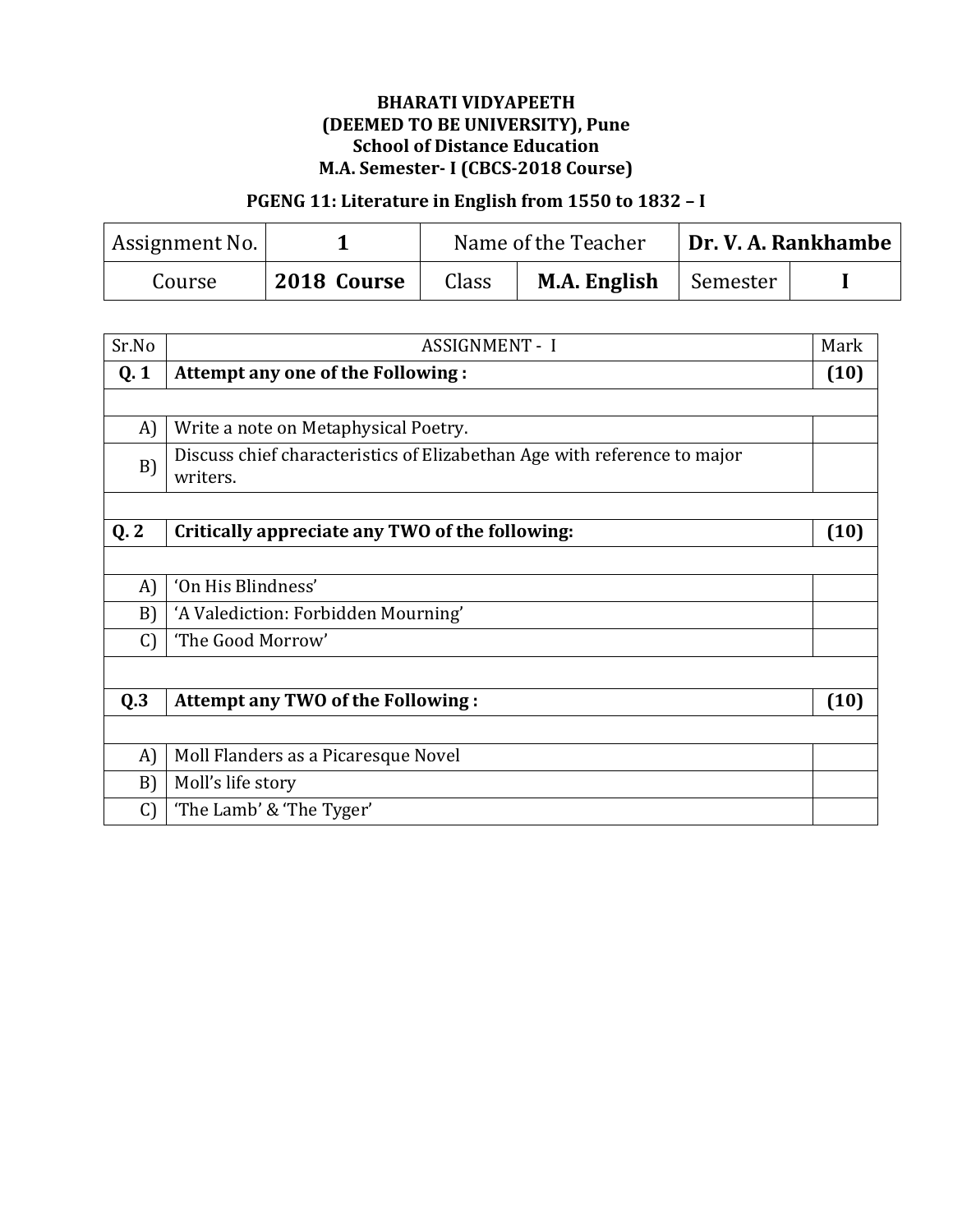| Assignment No. |             | Name of the Teacher |              |          | Dr. R. S. Zirange |
|----------------|-------------|---------------------|--------------|----------|-------------------|
| Course         | 2018 Course | Class               | M.A. English | Semester |                   |

|               | Subject: Introduction to the Study of English Language - I                  |      |
|---------------|-----------------------------------------------------------------------------|------|
| Q.1           | Attempt any One of the following:                                           | (10) |
| A)            | Write in detail on Noun Phrase.                                             |      |
| B)            | Discuss English suffixation in details.                                     |      |
| Q.2           | Attempt any Two of the following:                                           | (10) |
| $\bf{A}$      | Write a detailed note on Derivational and Inflectional suffixes in English. |      |
| B)            | Elaborate in detail on the seven types of meaning discussed by Leech.       |      |
| $\mathcal{C}$ | Discuss in detail various lexical relations.                                |      |
| D)            | Write on the elements of clause with suitable examples.                     |      |
| Q.2           | Write short-note on any Two of the following:                               | (10) |
| A)            | Blending                                                                    |      |
| B)            | Difference between pure vowels and Diphthongs                               |      |
| $\mathcal{C}$ | <b>Adjective Phrase</b>                                                     |      |
| D)            | The simple sentence                                                         |      |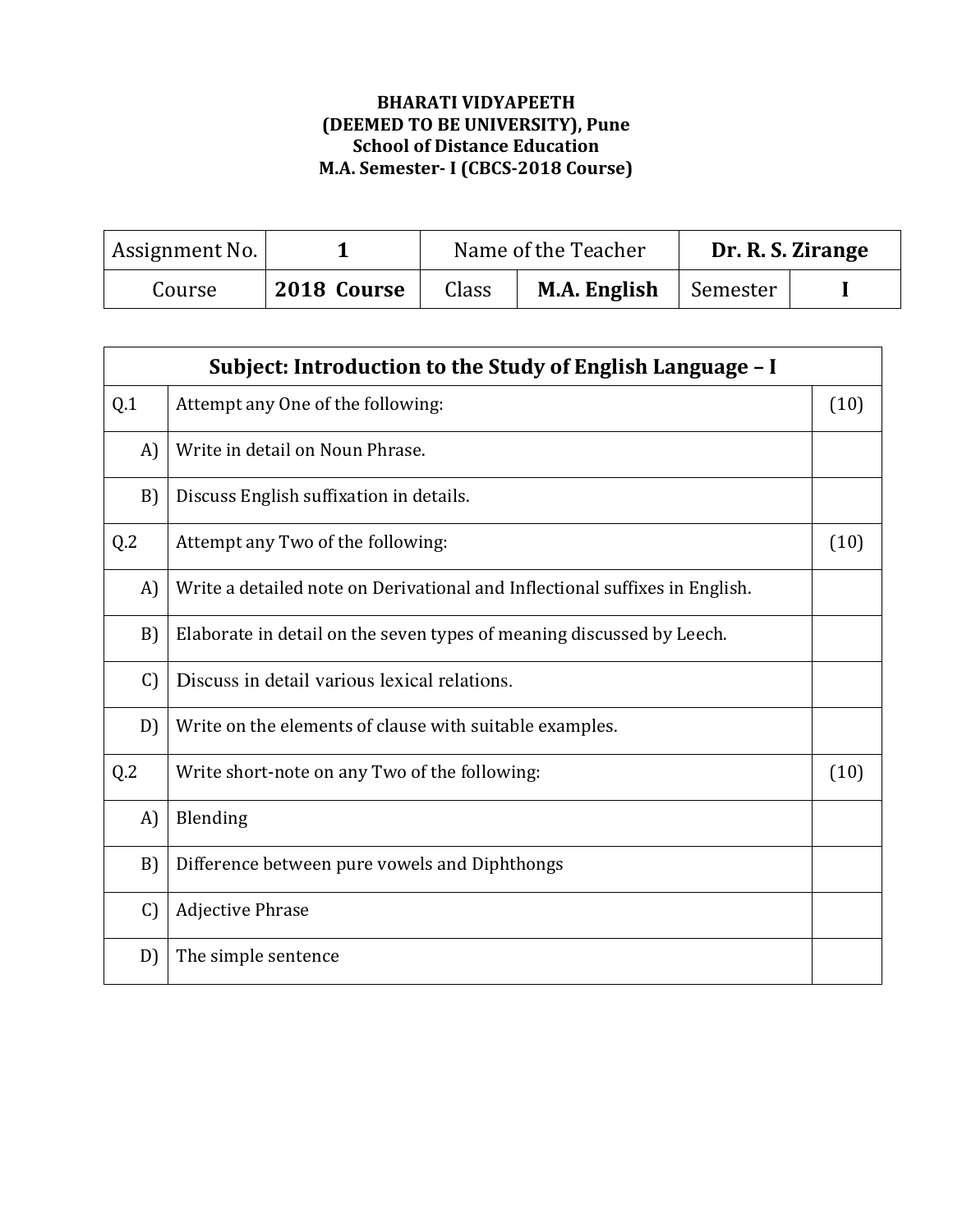| Assignment No. |             |       | Name of the Teacher |          | Dr. R. S. Zirange |
|----------------|-------------|-------|---------------------|----------|-------------------|
| Course         | 2018 Course | Class | M.A. English        | Semester |                   |

|               | Subject: English Language and Literature Teaching - I                         |      |
|---------------|-------------------------------------------------------------------------------|------|
| Q.1           | Attempt any One of the following:                                             | (10) |
| A)            | Discuss the interrelation between language acquisition and language learning. |      |
| B)            | Explain the terms 'curriculum' and 'syllabus'.                                |      |
| Q.2           | Attempt any Two of the following:                                             | (10) |
| A)            | Explain the cognitive theory of language learning.                            |      |
| B)            | Comment on the basic skills of language?                                      |      |
| $\mathcal{C}$ | What is the role of dictionary reading in language learning?                  |      |
| D)            | How psychologists have always exerted on education and language learning?     |      |
| Q.3           | Write short-note on any Two of the following:                                 | (10) |
| A)            | Language teaching                                                             |      |
| B)            | Behaviouristic theory of language learning                                    |      |
| $\mathcal{C}$ | Principles of the direct method of teaching language                          |      |
| D)            | The mechanics of implicature                                                  |      |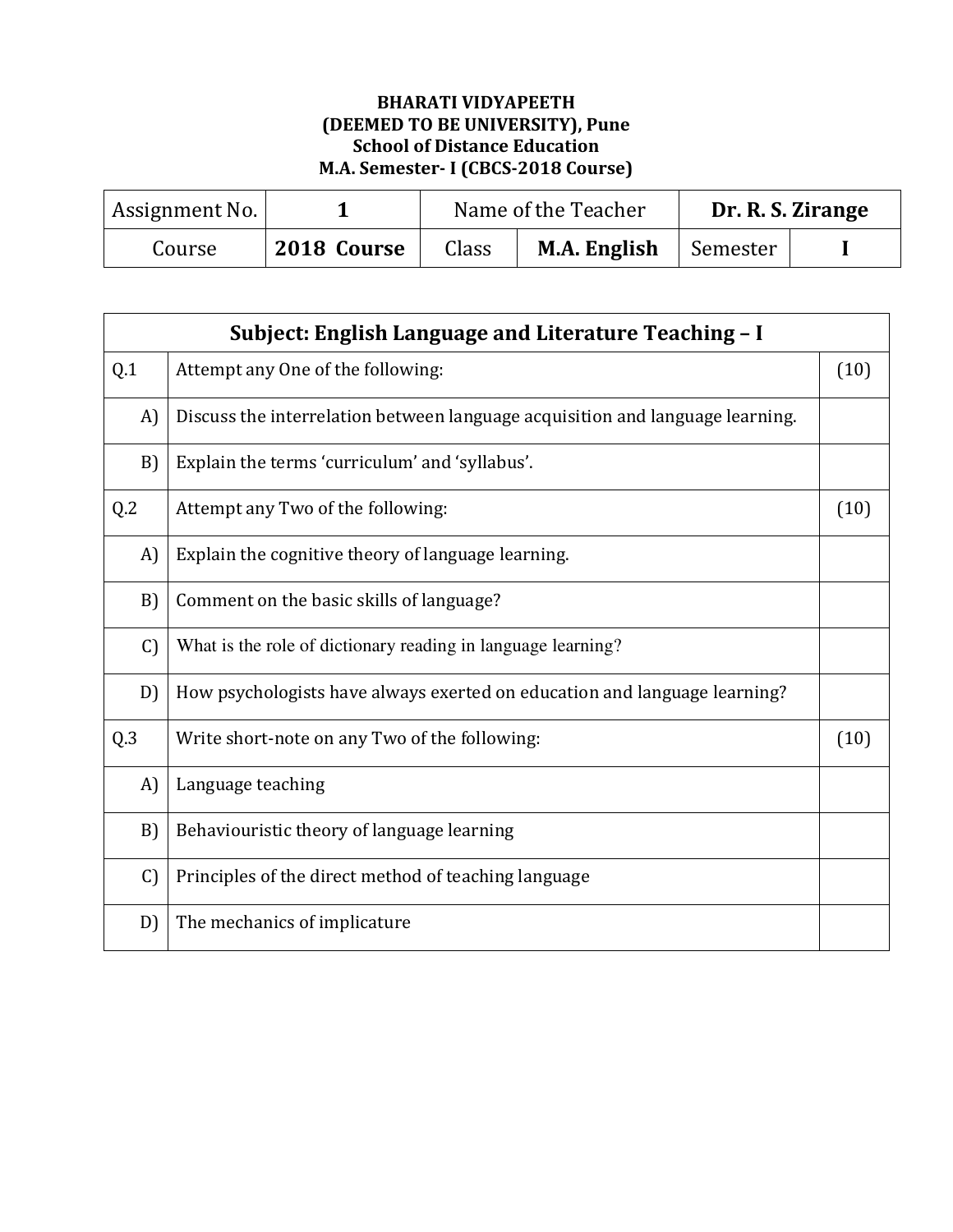| Assignment No. |             | Name of the Teacher |                                | Dr. R. S. Zirange |
|----------------|-------------|---------------------|--------------------------------|-------------------|
| Course         | 2018 Course | Class               | <b>M.A. English</b>   Semester |                   |

|               | Subject: Linguistics and Stylistics - I                                                            |      |
|---------------|----------------------------------------------------------------------------------------------------|------|
| Q.1           | Attempt any One of the following:                                                                  | (10) |
| A)            | What is language? What are various characteristics of the language?                                |      |
| B)            | Explain the differences between periodic and loose sentence structure giving<br>suitable examples. |      |
| Q.2           | Attempt any Two of the following:                                                                  | (10) |
| A)            | Comment on the Supra-segmental/Prosodic features of language.                                      |      |
| B)            | Distinguish between 'content words' and 'function words'                                           |      |
| $\mathcal{C}$ | Write a note on the phoneme and its classification.                                                |      |
| D)            | What are the types of clauses? Explain with suitable examples.                                     |      |
| Q.3           | Write short-note on any Two of the following:                                                      | (10) |
| A)            | Competence and performance                                                                         |      |
| B)            | Lexical cohesion                                                                                   |      |
| $\mathcal{C}$ | Free direct speech and free indirect speech                                                        |      |
| D)            | Rules regarding the word stress                                                                    |      |